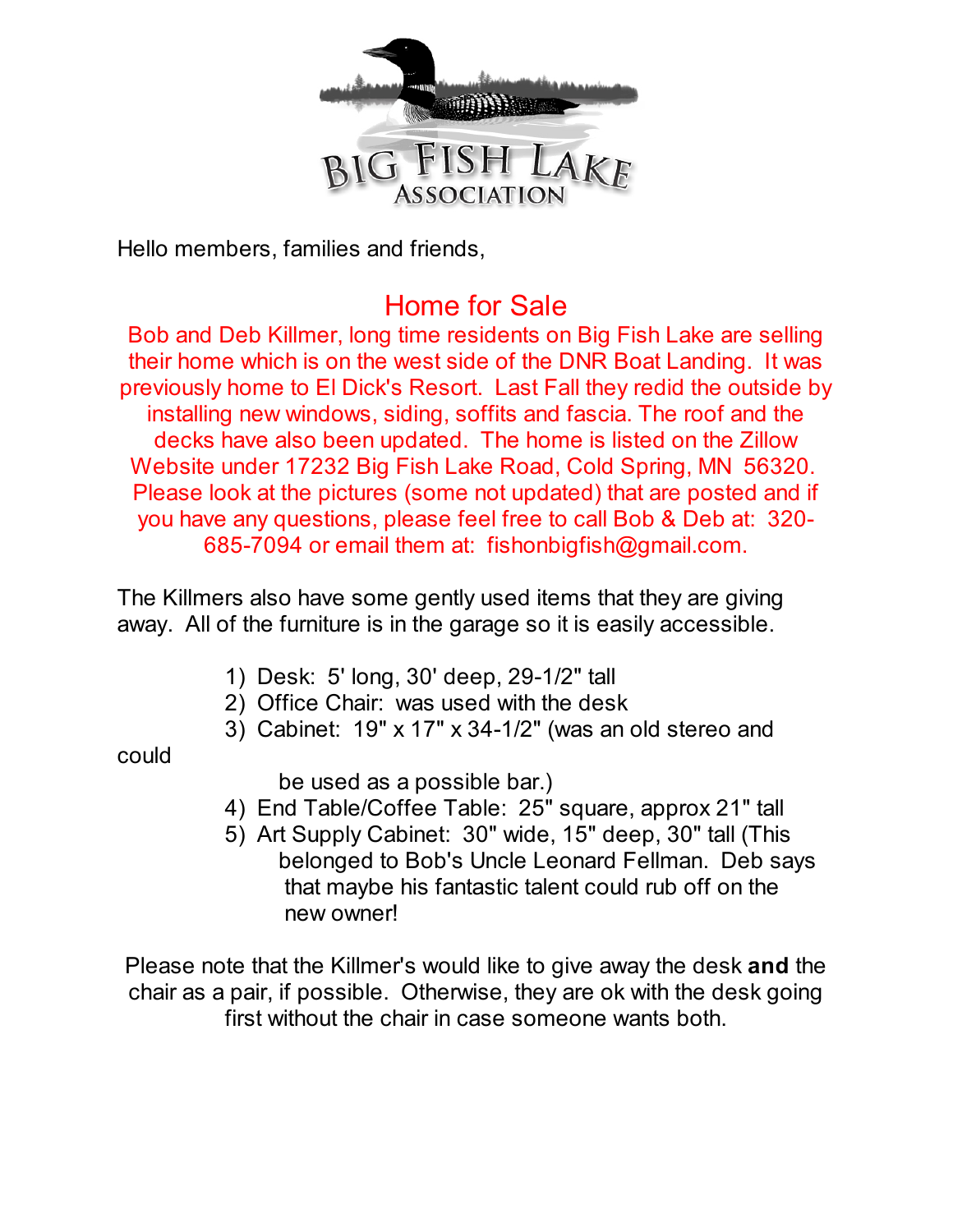







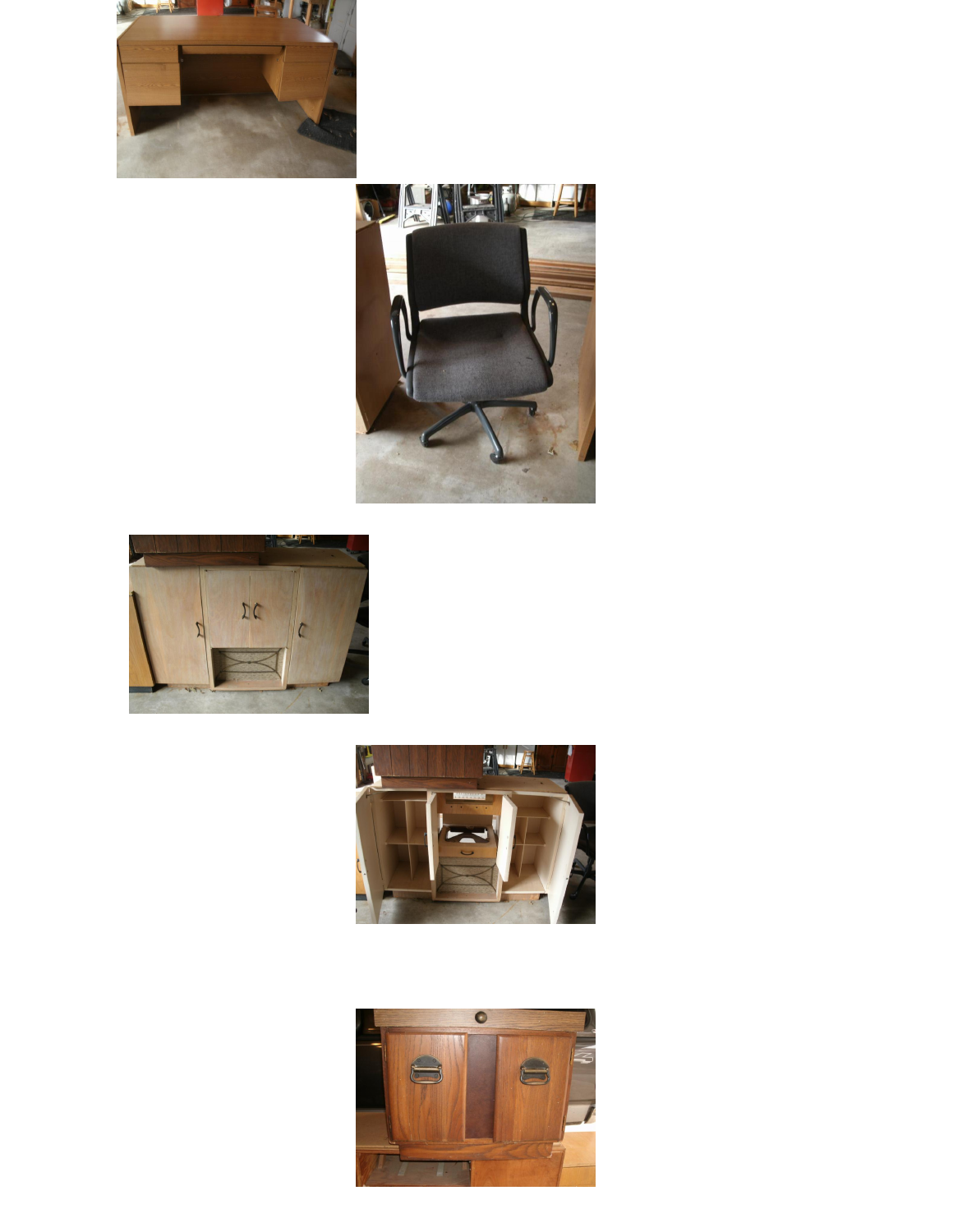Every year the BFL Board and members receive calls or watch their neighbors and landscaping companies blow leaves into the lake. Please do not do this!!! Thick leaf cover on the surface of the water prevents sunlight from reaching important microbes that process and release nutrients. The nutrients are used by aquatic plants, while microbes are food for shad and paddlefish so too many leaves overload the system. Decomposition of large amounts of leaf litter reduces oxygen in the water. This will cause the release of sulfur dioxide, producing a rotten egg smell. So, be attentive to our lake and let's not add more nutrients than it already has.

### 

Stay warm folks and remember, summer is just around the corner. That is optimistic thinking!!!!!

Please look for the Big Fish Lake Membership Letter and Invoice coming soon in the mail to you. Thank you for your time!

Gratefully,

Kit Ferber President 320-249-4800

# **Kraemer Trucking &** Excavating, Inc.  $\sim$  Gold **Member**

P.O. Box 434, Cold Spring, MN 56320 320-685-3024  $\sim$  office  $320 - 250 - 1384 \sim$  cell www.kraemer-inc.com or  $j$ effk $@$ kraemer-inc.com

Specializing in all types of Commercial and Residential FULL SERVICE MARINE Excavating and Septic Systems. Including Delivery of Black Dirt, Washed Sand, Rock Indoor/Outdoor Storage, and Rip Rap.

# Hirschfeld Real Estate,

**Josh Hirschfeld, Silver Member** 27867 County Road 50, Cold Spring 320-493-1269 www.joshhirschfeld.com

# **Please patronize our** advertisers. They help pay for our emails!

# **In Tune Marine**

18942 Co Rd 83

Richmond, MN 56368

320-685-3410

# www.InTuneMarine.com **DEALERSHIP**

Winterization, Pick up and Delivery,

Trailer Rentals, Inboard/Outboard

Service, I/O and Sterndrive Service,

Custom Rigging and MORE!

# **Kraemer Heating & Air** Conditioning